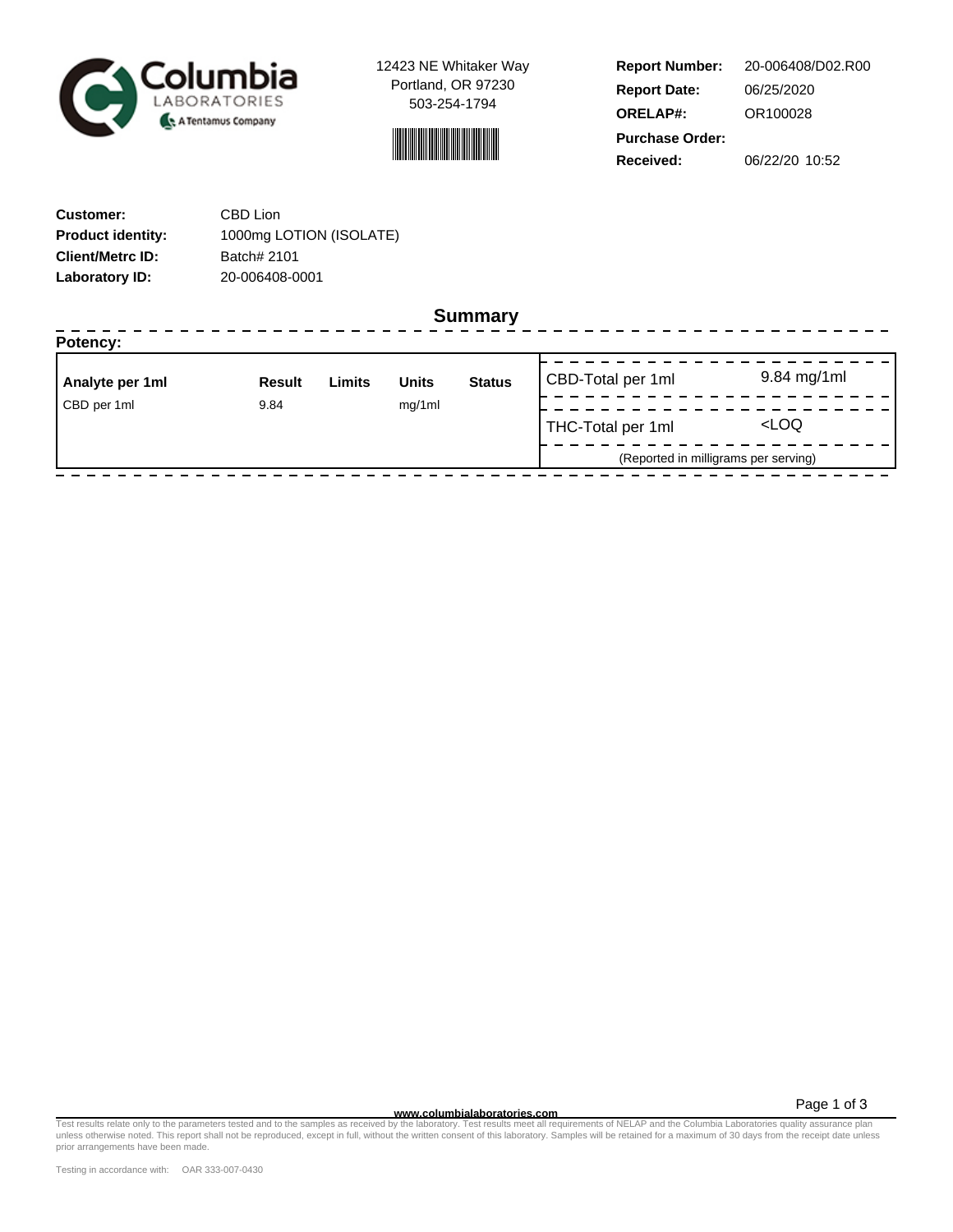

**Customer:** CBD Lion

12423 NE Whitaker Way Portland, OR 97230 503-254-1794



| <b>Product identity:</b> | 1000mg LOTION (ISOLATE) |
|--------------------------|-------------------------|
| <b>Client/Metrc ID:</b>  | Batch# 2101             |
| <b>Sample Date:</b>      |                         |
| <b>Laboratory ID:</b>    | 20-006408-0001          |
| Temp:                    | 20.3 °C                 |
| Serving Size #1:         | 1 g                     |
| Density:                 | $1.00$ g/ml             |
|                          |                         |

## **Report Number: Report Date: ORELAP#:** 06/25/2020 OR100028 **Received:** 06/22/20 10:52 **Purchase Order:** 20-006408/D02.R00





## **Sample Results**

| Potency per 1ml                     | Method J AOAC 2015 V98-6 (mod) |        | <b>Batch: 2005246</b> |            | Analyze: 6/24/20 3:16:00 AM |
|-------------------------------------|--------------------------------|--------|-----------------------|------------|-----------------------------|
| Analyte                             | Result                         | Limits | <b>Units</b>          | <b>LOQ</b> | <b>Notes</b>                |
| CBC per 1ml                         | $<$ LOQ                        |        | mg/1ml                | 0.0315     |                             |
| CBC-A per 1ml                       | $<$ LOQ                        |        | mg/1ml                | 0.0315     |                             |
| CBC-Total per 1ml                   | $<$ LOQ                        |        | mg/1ml                | 0.0591     |                             |
| CBD per 1ml                         | 9.84                           |        | mg/1ml                | 0.315      |                             |
| CBD-A per 1ml                       | $<$ LOQ                        |        | mg/1ml                | 0.0315     |                             |
| CBD-Total per 1ml                   | 9.84                           |        | mg/1ml                | 0.343      |                             |
| CBDV per 1ml                        | $<$ LOQ                        |        | mg/1ml                | 0.0315     |                             |
| CBDV-A per 1ml                      | $<$ LOQ                        |        | mg/1ml                | 0.0315     |                             |
| CBDV-Total per 1ml                  | $<$ LOQ                        |        | mg/1ml                | 0.0588     |                             |
| CBG per 1ml                         | $<$ LOQ                        |        | mg/1ml                | 0.0315     |                             |
| CBG-A per 1ml                       | $<$ LOQ                        |        | mg/1ml                | 0.0315     |                             |
| CBG-Total per 1ml                   | $<$ LOQ                        |        | mg/1ml                | 0.0588     |                             |
| CBL per 1ml                         | $<$ LOQ                        |        | mg/1ml                | 0.0315     |                             |
| CBN per 1ml                         | $<$ LOQ                        |        | mg/1ml                | 0.0315     |                             |
| $\Delta$ 8-THC per 1ml              | $<$ LOQ                        |        | mg/1ml                | 0.0315     |                             |
| ∆9-THC per 1ml                      | $<$ LOQ                        |        | mg/1ml                | 0.0315     |                             |
| THC-A per 1ml                       | $<$ LOQ                        |        | mg/1ml                | 0.0315     |                             |
| THC-Total per 1ml                   | $<$ LOQ                        |        | mg/1ml                | 0.0591     |                             |
| THCV per 1ml                        | $<$ LOQ                        |        | mg/1ml                | 0.0315     |                             |
| THCV-A per 1ml                      | $<$ LOQ                        |        | mg/1ml                | 0.0315     |                             |
| THCV-Total per 1ml                  | $<$ LOQ                        |        | mg/1ml                | 0.0592     |                             |
| Total Cannabinoids 1ml <sup>t</sup> | 9.84                           |        | mg/1ml                |            |                             |

| Analyte | Result | Limits | Units | <b>LOQ</b> | <b>Batch</b> | Analyze  | Method                 | <b>Notes</b> |
|---------|--------|--------|-------|------------|--------------|----------|------------------------|--------------|
| Density | 1.00   |        | g/ml  |            |              | 06/23/20 | <b>Client Provided</b> |              |
|         |        |        |       |            |              |          |                        |              |
|         |        |        |       |            |              |          |                        |              |

Test results relate only to the parameters tested and to the samples as receive**d www.columbialaboratories.com**<br>The languar mequirements of NELAP and the Columbia Laboratory of the Mitter consent of this laboratory. Sample prior arrangements have been made.